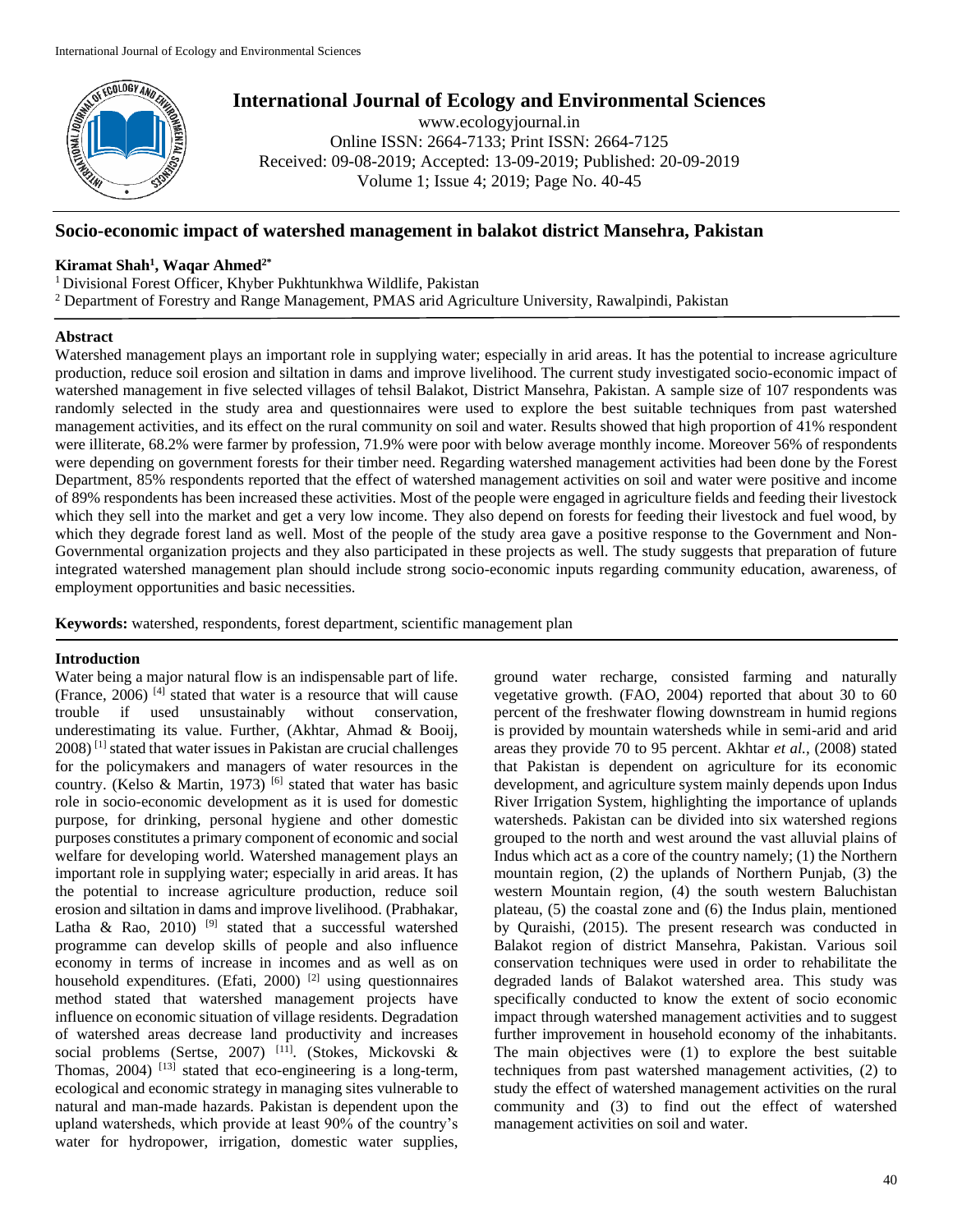# **Materials and Methods Study area**

The study area is Balakot village. Balakot (town) is located at  $34^{\circ}$  $33<sup>1</sup>$  N  $37<sup>o</sup>$  21<sup>1</sup> E coordinates  $34<sup>o</sup>33<sup>1</sup>$  N  $73<sup>o</sup>21<sup>1</sup>$  E about thirty eight kilometers north east of the city of Manshera in Khyber Pakhtunkhwa. It is a historical town a famous tourist destination of the region and the gateway to Kaghan valley, Khyber Pakhtunkhwa, Pakistan. The river Kunhar originating from Lulusar Lake runs through the city and merges with Jhelum River just outside Muzaffarabad in Azad Kasmir. Balakot has a humid subtropical climate with hot summer and cool winter. Rainfall in Balakot is much higher than in most other parts of Pakistan. The heaviest rainfall occurs either in late winter (February-March) associated with frontal systems or in the monsoon season (June-August), however all month sees significant rain fall on average. The town was destroyed during the 2005 earthquake and was later rebuilt with the assistance of the Government of Pakistan and

other donors. The study area is very much prone to the natural hazards. Natural hazards can be defined as those hazards that threaten society, damage environmental processes and effect natural phenomenon occurring in that area. These hazards include earthquakes, drought, land sliding and flood, etc. A land slide is a geological phenomenon in Balakot which include a wide range of ground movement such as rock falls, deep failure of slopes and shallow debris flows. Tree species are well represented by the deciduous and evergreen types. The commonest broad leaved trees are walnut, ailanthus, traikun, eucalyptus, acacia, chestnut, birth-cherry, yew, barmi, peshor, wild olive, ash, elm, mulberry and many species of willow and poplar. Birch and occasionally juniper are found in the higher parts. Among the conifers, there are pine, deodar, blue pine, spruce and silver fir. The best known forests of pine in Balakot are the forest of Batrasi, Jaba, Dadar and Paraziarat. Deodar and blue pine grows in stony slopes like fir and spruce.





# **Data collection (field visit)**

Secondary data was collected from different reports prepared by various experts in soil and water conservation. Questionnaire was developed for finding the socio-economic impact of watershed management in Balakot, District Mansehra. The study area is included in Kunhar watershed, about 37 Km from Mansehra. The data was collected using simple random sampling method, examining the economic, social and cultural impacts and 107 numbers of households were selected randomly (Mirjalili, 2012). The first stage of sampling comprises to select three union councils out of twelve (12) union councils of Balakot Tehsil. The total population of three union councils i.e Balakot, Satbanni and Shohal is about 48481 which comprise 22.58% of the total population of Balakot Tehsil. The three union councils consist of 38 villages, out of which 5 selected in which all the 31 sites were visited. The simple random sampling method was adopted. After ward 21 households were selected from each selected villages through simple random sampling that would result into 107

sample respondents representing the total population of tehsil Balakot.

#### **Interviewing the respondents**

The respondents were interviewed personally at their homes. The interview schedule was structured in English but the questions were asked in local language for the convenience to obtain required information. During interview every effort was made to remain informal and friendly with the respondents. The researcher faced some problems while interviewing farmers. Data collection was rather difficult in case where the farmers were illiterate. Some farmer remained untrusted and kept on questioning the nature of study. Quite a few were hesitant about showing their income during interview. Under such circumstances some indirect question were put to reach the correct answer. Though many difficulties were faced during this survey, the interview schedule was still good method to get authentic information. During the interview, there always existed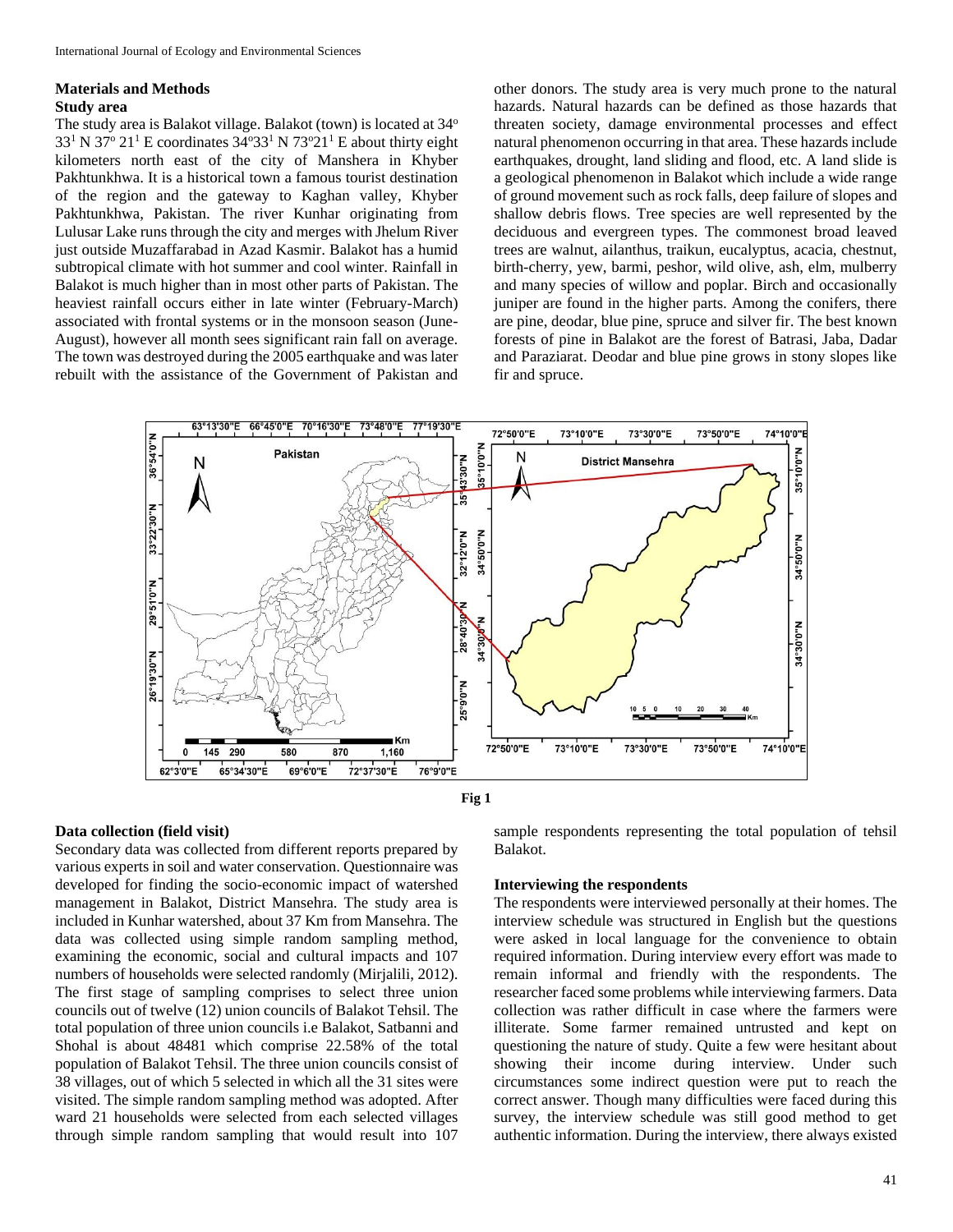a social barrier between the interviewer and the respondent. It was noted that if they contributed, the respondent will disclose the facts otherwise not.



**Fig 2: check dams Fig 3: brush layering**



**Fig 3: Loose stones with live hadges Fig 4: Loose boulder wall**

# **Results**

#### **Level of education, profession and income**

The adoption rate of modern technologies by the educated farmers could be higher than the traditional ones. The table 1 shows that 41.12% of the sample population was illiterate, while the percentage of literate respondent to primary, middle, matric, intermediate and above are 21.49, 14%, 13.11% and 10.28%

respectively. Analysis (as shown in Table 1) describes that Majority of the household earned their livelihood from farming (68.224%), serving in NGO's (12.15%) and Government (19.619 %). It shows that the area is rural and they depend on natural resource of the area. The Table 1 also shows that about 71.962% of the sample population earns less than 10000, monthly income. 15.88% respondent earns 10000-15000 while 12.149% earn more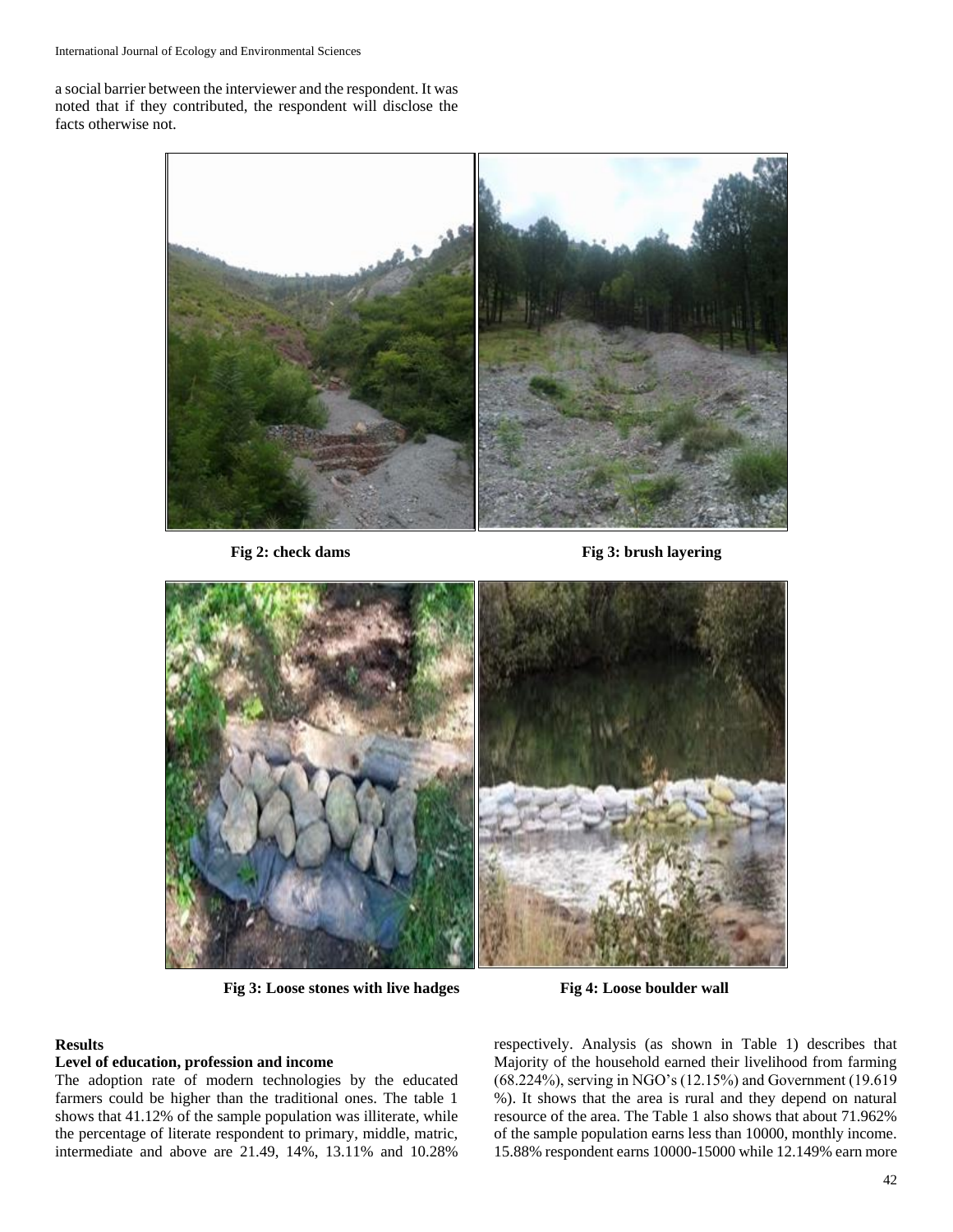than 15000 monthly. It means that income level of the people is low. They use different available sources to earn their livelihood.

| <b>Table 1:</b> Respondents' education, profession and monthly income. |  |  |  |
|------------------------------------------------------------------------|--|--|--|
|------------------------------------------------------------------------|--|--|--|

| S. No | Socio-economic variable | <b>Frequency</b> | Percentage |
|-------|-------------------------|------------------|------------|
|       | <b>Education</b>        |                  |            |
|       | Illiterate              | 44               | 41.12      |
|       | Primary                 | 23               | 21.49      |
| 1     | Middle                  | 15               | 14         |
|       | Matric                  | 14               | 13.11      |
|       | Intermediate and above  | 11               | 10.28      |
|       | <b>Profession</b>       |                  |            |
|       | Farming                 | 73               | 68.224     |
| 2     | NGO's                   | 13               | 12.15      |
|       | Government Service      | 21               | 19.619     |
|       | <b>Monthly income</b>   |                  |            |
|       | Less than 10000         | 77               | 71.962     |
| 3     | 10000-15000             | 17               | 15.88      |
|       | More than 15000         | 13               | 12.149     |
|       | Total                   | 107              | 100        |

# **Conversion of land into planted area**

From the analysis of data it is clear that about 69.16% of the respondent were in favor of the conversion of land into planted area, while the remaining 30.84% did not agree (Table 2). This shows that there is danger of erosion in the area. So, contour ploughing, terracing must be encouraged to check the soil erosion in the study area.

**Table 2:** Conversion of land into planted area.

| S. No | <b>Response</b> | <b>Frequency</b> | Percentage |
|-------|-----------------|------------------|------------|
|       | Yes             |                  | 69         |
|       | No              |                  |            |
|       | Total           |                  | 0C         |

# **Source of fuel wood and timber requirement**

The respondents were asked about their sources of fuel wood. Majority (71.02%) of people were using fuel wood from Govt. forest, about 11.21% from communal forest and the remaining 17.77% from farm land (Table 3). This shows that the reserved forests are under severe threats. If agro-forestry techniques are adopted then the pressure on reserved forest can be lessened and the vegetation cover can be improved and soil losses could be checked. Mostly, the timber requirement is fulfilled from protected forest (56.07%), from guzara forest (28.63%) and from communal land (15.88%). It shows that there is illegal cutting of

trees from protected forest in the vicinity of the village and government forests are under severe threats. If agro forestry is not started then pressure can be realized on state forest.

|  | <b>Table 3:</b> Source of fuel wood and timber. |  |  |
|--|-------------------------------------------------|--|--|
|  |                                                 |  |  |

| S. No                       | <b>Dependency on forests</b> | <b>Frequency</b> | Percentage |  |  |  |  |
|-----------------------------|------------------------------|------------------|------------|--|--|--|--|
|                             | <b>Source of Fuelwood</b>    |                  |            |  |  |  |  |
|                             | From GovernmentForest        | 76               | 71.02      |  |  |  |  |
|                             | <b>From Communal Forest</b>  | 12               | 11.21      |  |  |  |  |
|                             | From FarmLand                | 19               | 17.77      |  |  |  |  |
| <b>Timber requirements</b>  |                              |                  |            |  |  |  |  |
|                             | <b>Protected Forest</b>      | 60               | 56.07      |  |  |  |  |
| $\mathcal{D}_{\mathcal{L}}$ | Guzara Forest                | 30               | 28.63      |  |  |  |  |
|                             | Communal forest              | 17               | 15.88      |  |  |  |  |
|                             | Total                        | 107              | 100        |  |  |  |  |

#### **Source of fodder for cattle**

Household gets fodder for cattle from different sources i.e about 24.30% from agriculture land, 30.84% by purchasing from other villagers and 44.86% fodder from other grazing land. The Table 4 is showing that there is shortage of fodder. So the shortage can be fulfilled by planting fodder trees like Ailanthus, Rubenia etc

|  |  | <b>Table 4:</b> Source of fodder |  |  |
|--|--|----------------------------------|--|--|
|--|--|----------------------------------|--|--|

| S. No | Source of fodder    | <b>Frequency</b> | %age  |
|-------|---------------------|------------------|-------|
|       | Agricultural land   | 26               | 24.30 |
|       | By Purchasing       | 33               | 30.84 |
|       | Others grazing land | 48               | 44.86 |
|       | Total               | $\overline{07}$  | 10C   |

# **Watershed management activities and its impacts on soil and water conservation**

The data analysis described that about 80.37% activities were done by forest department while 19.63% work done by soil conservation department (Table 5). The activities made both by forest department and soil conservation department are very much successful and people are fully adopting soil and water conservation measures. People were asked about the effect of watershed management activities on soil and water conservation. 85.05% of the respondents answer was positive and about 14.95% respondents answer was negative. This clarified that local people were in favor of watershed management activities and have welcomed the project in the area. The project is very much successful and is being implemented for the last 40 years.

**Table 5:** Watershed management activities

| S. No                                                                    | <b>Management activities</b> | <b>Frequency</b> | Percentage |  |  |
|--------------------------------------------------------------------------|------------------------------|------------------|------------|--|--|
| Watershed management activities done by any department                   |                              |                  |            |  |  |
|                                                                          | Forest department            | 86               | 80.37      |  |  |
|                                                                          | Soil conservation Dept.      |                  | 19.63      |  |  |
| Effect of watershed management activities on soil and water conservation |                              |                  |            |  |  |
|                                                                          | Positive                     |                  | 85.05      |  |  |
| $\mathcal{D}_{\mathcal{A}}$                                              | Negative                     | 16               | 14.95      |  |  |
|                                                                          | Total                        | 107              | 100        |  |  |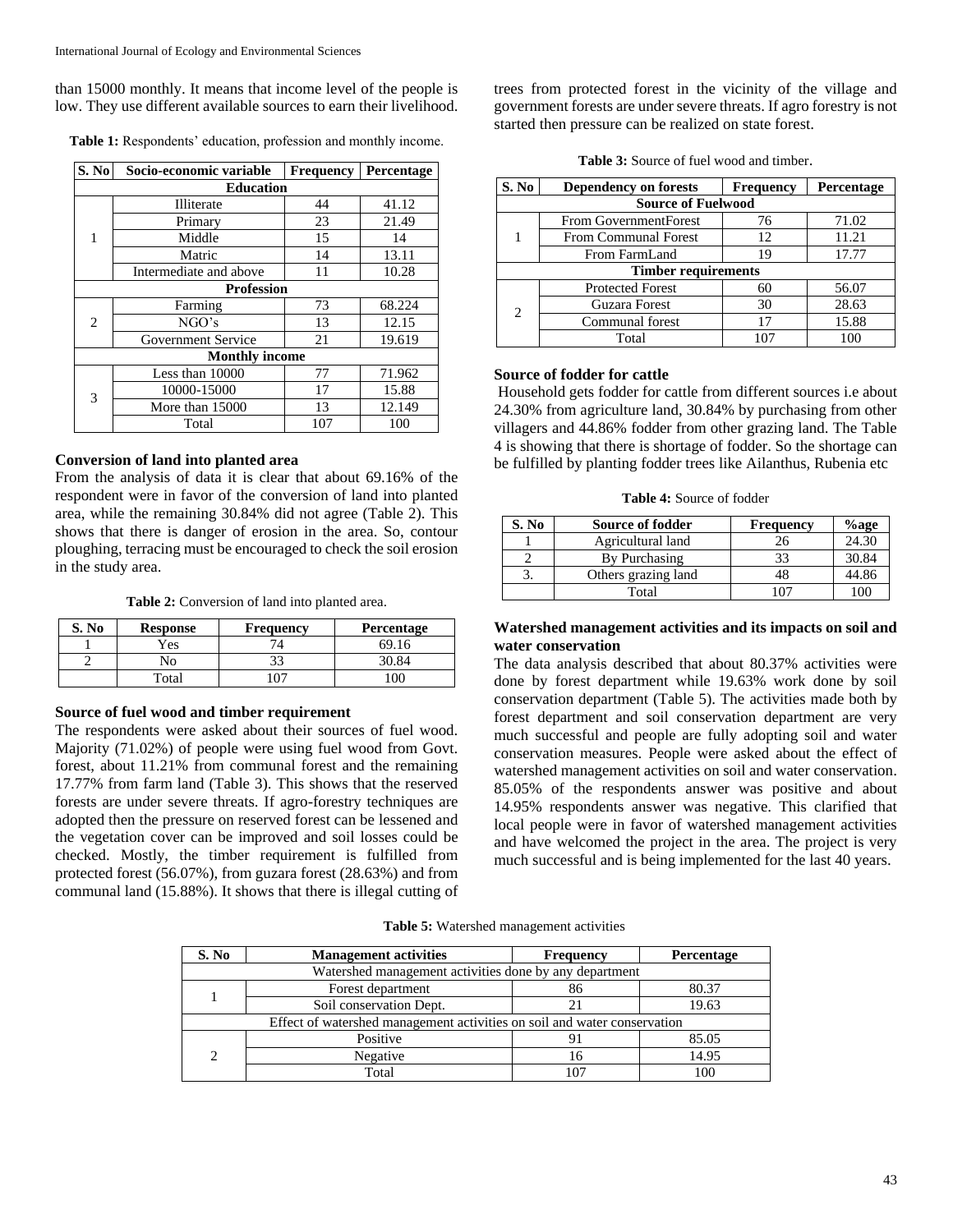### **Increase income after watershed management activities**

The respondents were asked about their opinion concerned with the increase in income after watershed management activities. Majorities (89.71%) of the respondents were of the opinion that the income of the people has increased and 10.29% response was negative (Table 6). This shows that education, health, business in that area have been improved because of the watershed management project activities, and people are involved in different watershed management practices in the study area.

**Table 6:** Increase income after watershed management activities.

| S.no | <b>Response</b> | <b>Frequency</b> | Percentage |
|------|-----------------|------------------|------------|
|      | $v_{\rm es}$    | 96               |            |
|      | NO              |                  |            |
|      | Total           |                  |            |

#### **Erosion control through watershed management activities**

As given in Table 7, about 85.98% of the respondents were of the view that there is remarkable erosion before watershed management activities while the remaining (14.02%) gave answer negatively. This shows that due to watershed management activities land degradation process has been checked to greater extent and the fertility of the land has been improved. The specific activities in field were brush wattle construction, check dams (Figure 1), brush layering (Figure 2), brush hedge layering, hedge layering, dead brushwood fences with live hedges, Loose stones with live hedges (Figure 3), sodding, plantation, retaining walls, and Loose Boulder Wall (Figure 4).

**Table 7:** Respondents' perception about erosion control.

| S.no | <b>Response</b> | <b>Frequency</b> | Percentage |
|------|-----------------|------------------|------------|
|      | Yes             |                  | 85.98      |
|      | No              |                  |            |
|      | Total           |                  | nr         |

#### **Choice of species for soil and water conservation purpose**

The table 8 shows that the most preferred species for soil and water conservation are Rubinia (28.03%), Ailanthus (23.36%), Chir pine (23.36%), Eucalyptus (10.28%) and other species (14.35%). It means that broad leaves are preferred for quick response for soil stabilization while conifers are used for long term soil conservation practices.

**Table 8:** Choice of species for soil and water conservation purpose.

| S.no | <b>Species</b> | <b>Frequency</b> | Percentage |
|------|----------------|------------------|------------|
|      | Robinia        | 30               | 28.03      |
|      | Ailanthus      | 25               | 23.36      |
|      | Chir pine      | 25               | 23.36      |
|      | Eucalyptus     |                  | 10.28      |
|      | Other specie   | 16               | 14.95      |
|      | Total          | 107              | 100        |

#### **Discussion**

The study in Balakot, District Mansehra, KPK Pakistan is carried out through questionnaire and using simple random sampling method, a similar method carried out by Jamali & Raessi, (2015) studying socio-economic aspects of some watershed management projects in Mateh-Sang watershed, Iran. The study recognized that there is a potential linkage between impacts of watershed

management and socio-economic development that is in resemblance with the results concluded by (Mansouryan & Golrang, 2006) which aimed at the assessment of the socioeconomic impacts of the projects in the watershed of the Shahid Yaqoobi Dam. Before the implementation of the watershed management project the rate of soil erosion was high causing floods, but after the implementation 85.98% people revealed that erosion problem has been lowered as mentioned in table 7, decreasing the occurrence of floods in the area. This result was same as obtained by (Mansouryan & Golrang, 2007)<sup>[7]</sup> in the assessment of the socio-economic impacts of the projects in the Kameh watershed, Khorasan. (Sharma, Samra, Scott, & Wani,  $2005$ ) <sup>[12]</sup> Stated that due to watershed degradation in many developing countries, livelihoods of millions of people have been threatened that constrained agricultural production. Increased populations of people and livestock, particularly in the steep, mountainous watersheds of Nepal and the Himalaya region rapidly depleted the existing natural resource base because the soil and vegetation systems cannot support present levels of use. The results of the economic evaluation of the watershed management projects represented the increase in income as 89.71% respondents gave positive response. Further, improvement in education, business and health was observed. The plus point of this project was that the people were in favor of the project and revealed (85.05%) that watershed management resulted in soil and water conservation of the area.

#### **Conclusion**

The study was conducted for the socio-economic impact of watershed management at Balakot, District Mansehra. Forest department and other non-governmental organizations helped them by introducing various projects in the study area to stabilize their lands. After an earthquake the soil become lose and need to be stabilized. In watershed management project, Khyber Pakhtunkhwa Forest Department planted number of trees of various species in the study area, and soil stabilization project by the UN helped people to stabilize the land. Fast growing species were planted on the lands because of rapid approach towards the soil stabilization after a massive earthquake. People of the study area also welcomed them and participated in those activities because they know that they work for them in order to save their property. Various soil stabilization models were also established near road side that stabilize the soil as well as increase the scenic beauty of the study area. Watershed management activities have greatly affected the condition of soil and water. The watershed management activities increased the income of the local community and also improved the health of the people and livestock. They also got a social interaction between the people of the various communities and also sold their products to the people outside the areas.The study also suggested some recommendation for further improvement of watershed conservation. Integrated watershed management plan be prepared for improvement of watershed areas of Balakot involving the local people. Technical assistance should be provided to the local communities by project staff in the conservation of check dam, terracing and providing fast growing soil binder species to check erosion. Awareness may be raised amongst the local communities about the benefits of planting broad leaved and coniferous trees, ecotourism and range improvement techniques. The participation of local communities may be ensured in the watershed